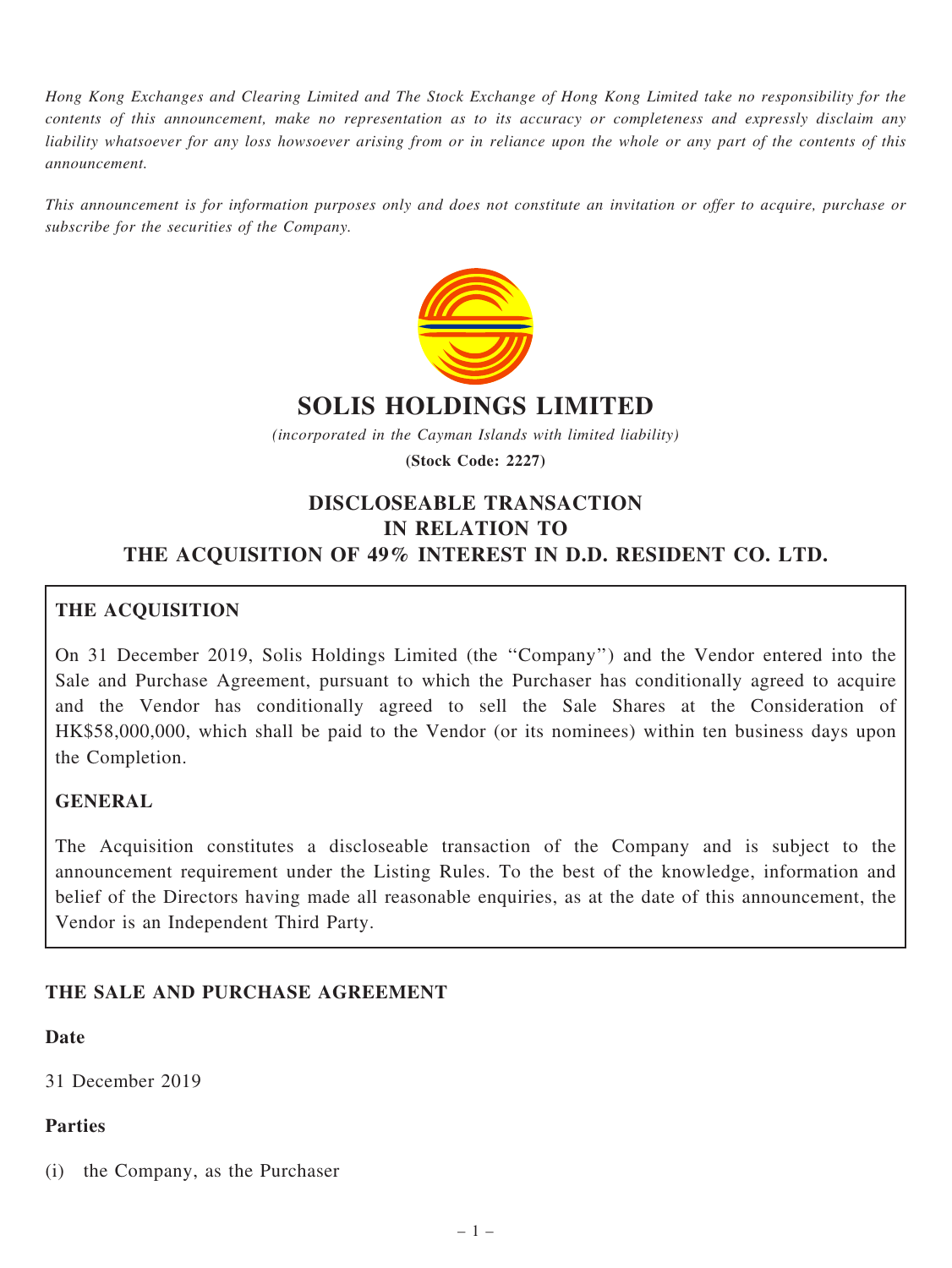(ii) Zheng Mingqiang and MKD Holdings, as the Vendor

(iii) MKD Group Holdings (Thailand) Co., Ltd., as the Thai Shareholder.

To the best of the knowledge, information and belief of the Directors having made all reasonable enquiries, as at the date of this announcement, the Vendor and the Thai Shareholder are Independent Third Parties.

### Assets to be Acquired

The Sale Shares represent 49% of the issued share capital of the Target Company. As detailed below, the principal asset to be acquired is the 49% interest in the registered capital of D.D. Resident Co. Ltd., which is the owner of the Property and is mainly engaged in operating Aiyaree Place Hotel (a hotel in Thailand).

### **Consideration**

Upon completion of the transaction, the Consideration of HK\$58,000,000 will be paid to the Vendor within 10 business days (subject to the Completion) after the completion date or other dates agreed by both parties, in the consideration set out below or by other means with written consents by the Vendor and the Purchaser:

- (a) HK\$12,640,000 of the amount, which is due within 12 months after the issue date, shall be paid by the Purchaser through the issuance of promissory notes; and
- (b) the remaining HK\$45,360,000 shall be paid by the Purchaser to the Vendor through the issuance and allotment of the Consideration Shares at the Issue Price of HK\$0.60 per Consideration Share.

The Consideration (including the Issue Price) has been agreed upon arm's length negotiations between the parties to the Sale and Purchase Agreement, with potential benefit for the Group as a result of the Acquisition. The Directors (including the independent non-executive Directors) consider the Consideration to be fair and reasonable. The Purchaser plans to repay the principal of such promissory notes through internal resources, issuing new Shares and bonds and/or securing bank borrowings. In the event of issuing new Shares (excluding the Shares under this transaction), the Purchaser will repay the principal of the promissory notes in advance.

#### Consideration Shares

75,600,000 Consideration Shares will be issued at the Issue Price of HK\$0.60 per Consideration Share and will be credited as paid up.

Upon allotment and issuance, the Consideration Shares shall rank pari passu in all respects with the Shares in issue on the date of allotment and issuance of the Consideration Shares, including the right to receive all dividends, distributions and other payments that have been made or will be made with a record date on or after the said date of allotment and issuance. No restrictions are attached to subsequent sale of the Consideration Shares.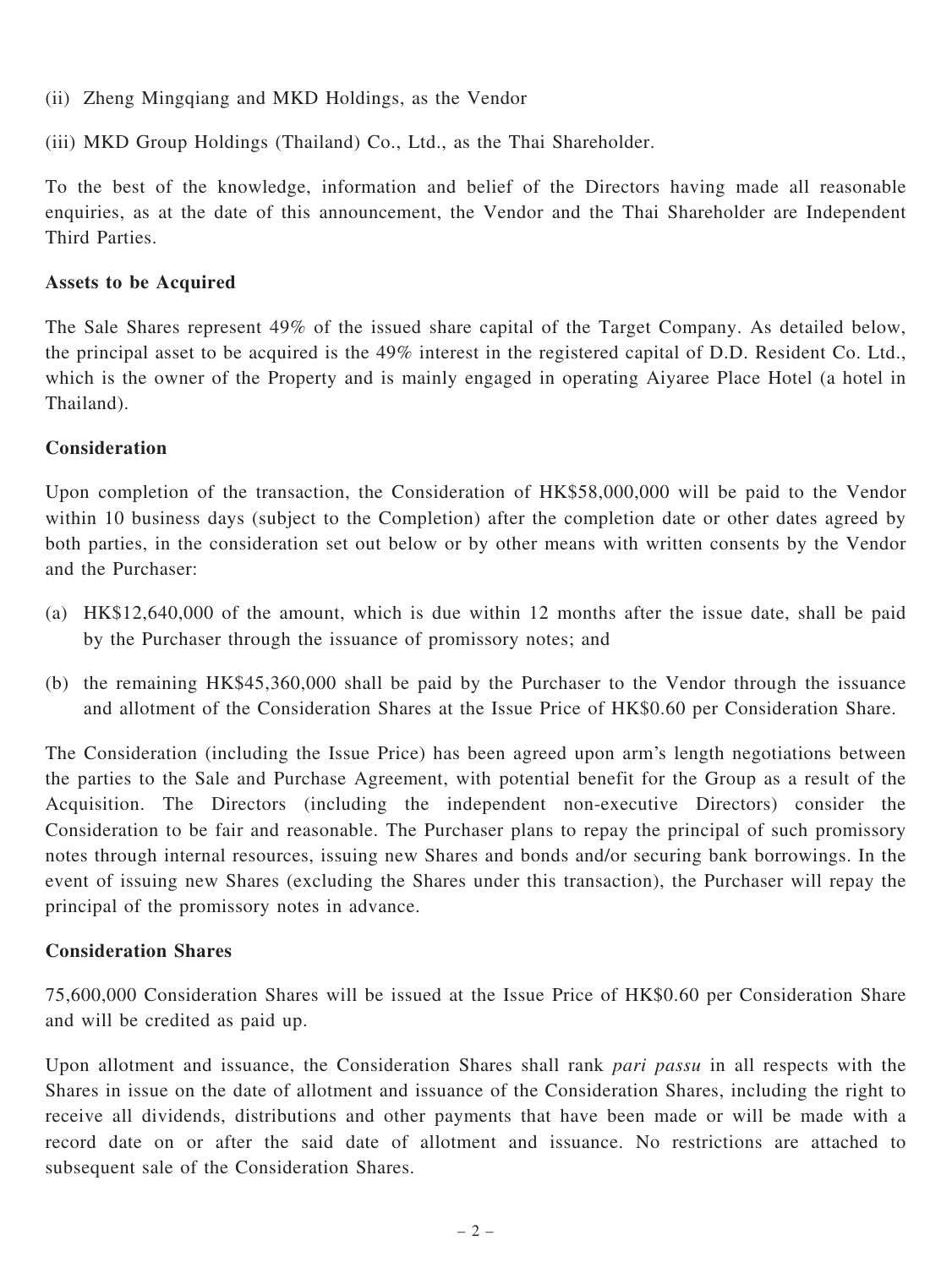The Issue Price represents:

- (i) a premium of approximately 0.34% over the closing price of the Shares of HK\$0.59 per Share as quoted on the Stock Exchange on 30 December 2019 (the last trading day immediately before the date of the Sale and Purchase Agreement);
- (ii) a premium of approximately 1.17% over the average closing price of the Shares of approximately HK\$0.592 per Share as quoted on the Stock Exchange for the last five consecutive trading days as of 30 December 2019 (the last trading day immediately before and including the date of the Sale and Purchase Agreement); and
- (iii) a premium of approximately 0.17% over the average closing price of the Shares of approximately HK\$0.599 per Share as quoted on the Stock Exchange for the last ten consecutive trading days as of 30 December 2019 (the last trading day immediately before and including the date of the Sale and Purchase Agreement).

The Consideration Shares shall be allotted and issued in accordance with the general mandate (the ''Existing Mandate'') granted to the Directors by the Shareholders at the annual general meeting held by the Company on 3 June 2019, and shall be allotted and issued within ten business days upon the Completion. Based on the Existing Mandate, the Board of the Company is authorised to issue and allot a maximum of 168,000,000 Shares, representing 20% of the issued share capital of the Company on the date of the Existing Mandate being passed at the annual general meeting concerned. As at the date of this announcement, the Existing Mandate has not been utilised.

Assuming that the Company will not issue and allot or repurchase Shares as of the issuance and allotment of the Consideration Shares, the changes in the Company's shareholding structure resulting from the allotment and issuance of the Consideration Shares are as follows:

| <b>Shareholder</b>                     | Issued share capital as at<br>the date of this<br>announcement |            | <b>Issued share capital</b><br>immediately after<br>allotment and issuance of<br>the Consideration Shares |         |
|----------------------------------------|----------------------------------------------------------------|------------|-----------------------------------------------------------------------------------------------------------|---------|
|                                        | Number of                                                      |            | Number of                                                                                                 |         |
|                                        | <b>Shares</b>                                                  | $\%$       | <b>Shares</b>                                                                                             | $\%$    |
| HMK Investment Holdings Limited Note 2 | 519,792,000                                                    | 61.88%     | 519,792,000                                                                                               | 56.77%  |
| Vendor                                 |                                                                |            | 75,600,000                                                                                                | 8.26%   |
| Public Shareholder                     | 320,208,000                                                    | 38.12%     | 320,208,000                                                                                               | 34.97%  |
| Total                                  | 840,000,000                                                    | $100.00\%$ | 915,600,000                                                                                               | 100.00% |

Notes:

1. The Company will apply to the Stock Exchange for the listing of and permission to deal in the Consideration Shares.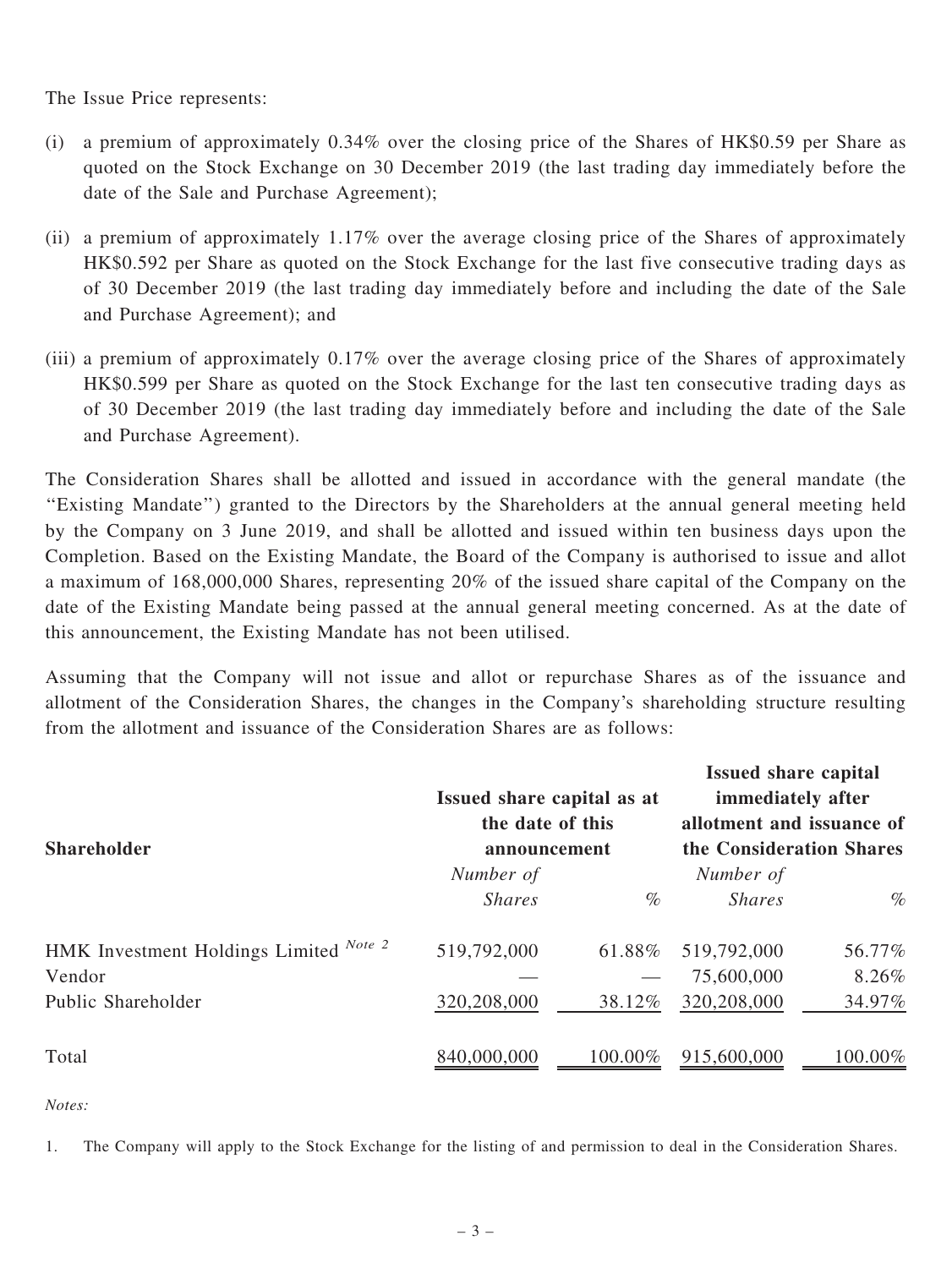2. The 519,792,000 Shares are beneficially held by HMK Investment Holdings Limited, and HMK Investment Holdings Limited is held as to 90% by Mr. Tay Yong Hua, 6% by Mr. Tay Yong Meng and 4% by Mr. Kenneth Teo Swee Cheng, thus they are deemed to be interested in the 519,792,000 Shares held by HMK Investment Holdings Limited pursuant to the SFO.

#### Conditions Precedent

Completion is subject to the fulfilment or waiver (as the case may be) of the following conditions:

- (a) the Listing Committee of the Stock Exchange has approved the listing and dealing in of the Consideration Shares (unconditionally or only subject to such conditions as the Vendor may reasonably agree on);
- (b) the Vendor and the board of directors of the Target Company have approved this agreement and the transaction contemplated thereunder;
- (c) the Purchaser has completed its due diligence (in legal, accounting, financial, operational or other aspects deemed important by the Purchaser) on the Target Company (including ownership of the assets and businesses of the Target Company) and is reasonably satisfied with its results;
- (d) the Purchaser has completed valuation of the Property and the market price of the Property is not less than HK\$120,000,000;
- (e) the representations and warranties made by the Vendor under this agreement are true, complete, accurate and not misleading;
- (f) the Vendor has not breached its undertakings and obligations under this agreement;
- (g) the Purchaser has not identified or been aware of any abnormal operation, or any material adverse change in the business areas, status (including asset, financial and legal status), operations, performance or properties, or any undisclosed material potential risks of the Target Company since the date of signing this agreement;
- (h) the Vendor has produced evidence to the satisfaction of the Purchaser indicating that D.D. Resident Co. Ltd. (or its nominees) owns the available-for-sale title to the Property under the laws of Thailand;
- (i) the Vendor, the Purchaser and the Target Company have obtained all necessary consents and standards for the transaction contemplated under this agreement, as well as all the licenses, permits, consents, approvals, authorisations, exemptions, orders and waivers applied with any government or regulatory authorities and other relevant third parties; and all applicable statutory or other legal obligations have been met;
- (j) the Target Company has obtained a written consent from the bank in respect of change of shareholders (if applicable); and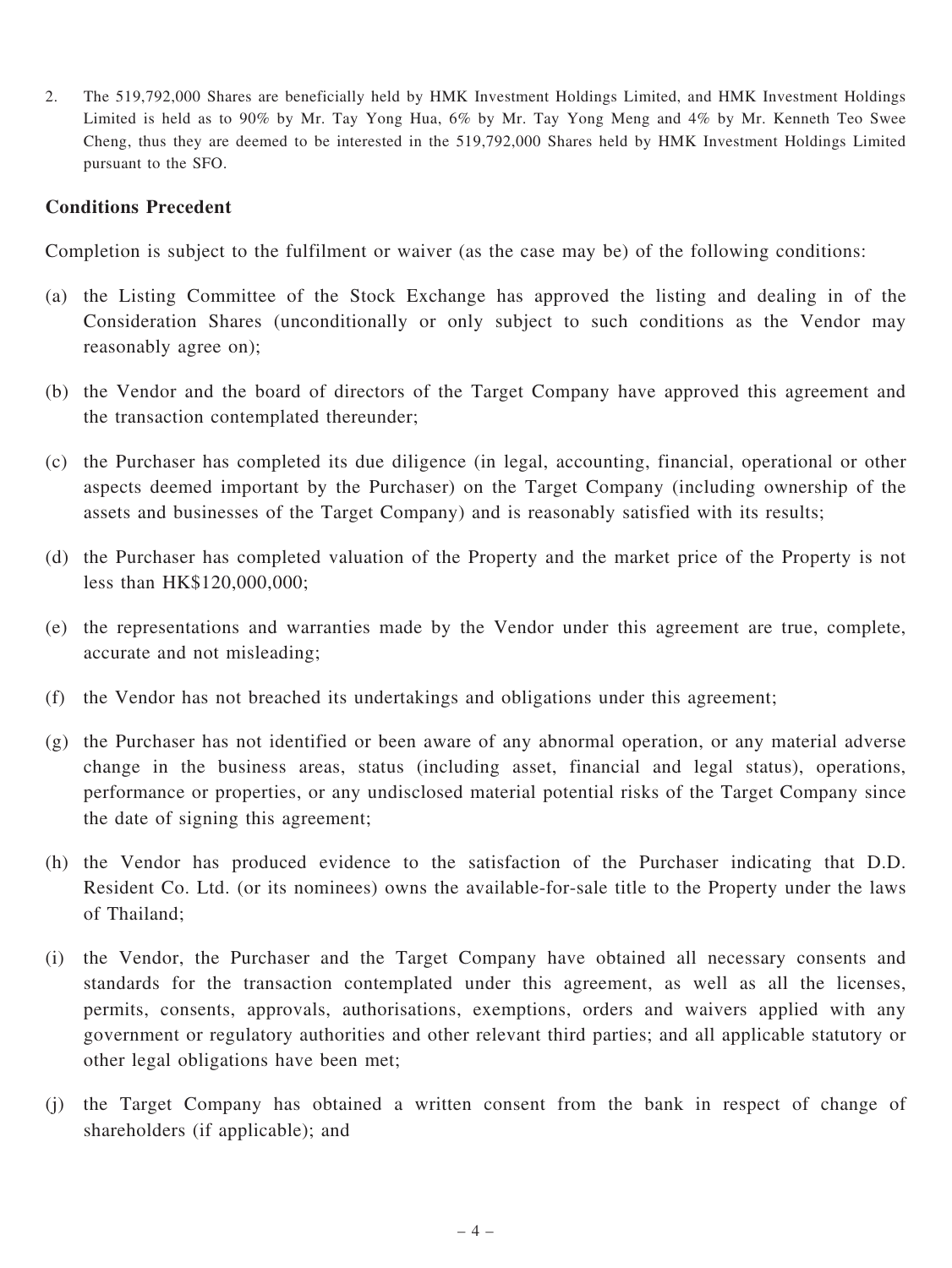(k) the Vendor and the Purchaser have entered into a tax indemnity deed.

The Purchaser, the Thai Shareholder and D.D. Resident Co. Ltd. have signed an Exclusive Option Agreement, to grant the Purchaser an irrevocable and exclusive option (the "Equity Purchase Option'') to purchase the 51% equity interest in the Target Company from the Thai Shareholder.

The Purchaser may, in its absolute discretion, waive in writing any or all conditions precedent (or any part thereof) set out above at any time, and such waiver may be granted subject to such attached terms and conditions as determined by the Purchaser. The Vendor confirms and agrees that the Purchaser's fulfilment or waiver of any condition may be deemed as fulfilled or waived in reliance on such guarantee, as a result of which the rights and remedies that the Purchaser is entitled to for any breach of such guarantee (a) are unaffected by any waiver granted by the Purchaser; and (b) remain effective after closing.

## THE EXCLUSIVE OPTION AGREEMENT

### Grant of Rights

The Thai Shareholder agrees to irrevocably and unconditionally grant an irrevocable and exclusive option (the ''Equity Purchase Option'') for the Purchaser, to the extent permitted by the Thai laws, to purchase or designate person(s) to purchase the 51% equity interest held by the Thai Shareholder in one or multiple tranches at any time during the effective period of the Exclusive Option Agreement, at the price set out in the Exclusive Option Agreement and in such exercise steps as determined by the Purchaser. Apart from the Purchaser and its designated person(s), no third parties shall be entitled to the purchase option.

## Purchase Price and its Payment

When the Purchaser decides to exercise the Equity Purchase Option under this agreement, the purchase price (the "Purchase Price") of the equity interest to be purchased shall be HK\$61,200,000, or the lowest rate prescribed by relevant government departments or the Thai laws. After the necessary tax withholding and collection (if any) on the Purchase Price in accordance with the Thai laws, the Purchase Price shall be paid to the account designated by the Thai Shareholder within seven (7) days upon the purchased equity has been formally transferred to the Purchaser.

#### Effective Period

The Exclusive Option Agreement has an effective period of 2 years, subject to renewal at the option of the Purchaser for another 2 years. The Purchaser is entitled to unilaterally terminate this agreement immediately by issuing a written notice to the Thai Shareholder at any time, and is not liable for any breach of the agreement due to its unilateral termination thereof. Unless prescribed otherwise under any mandatory provision of the Thai laws, the Thai Shareholder is not entitled to terminate this agreement unilaterally.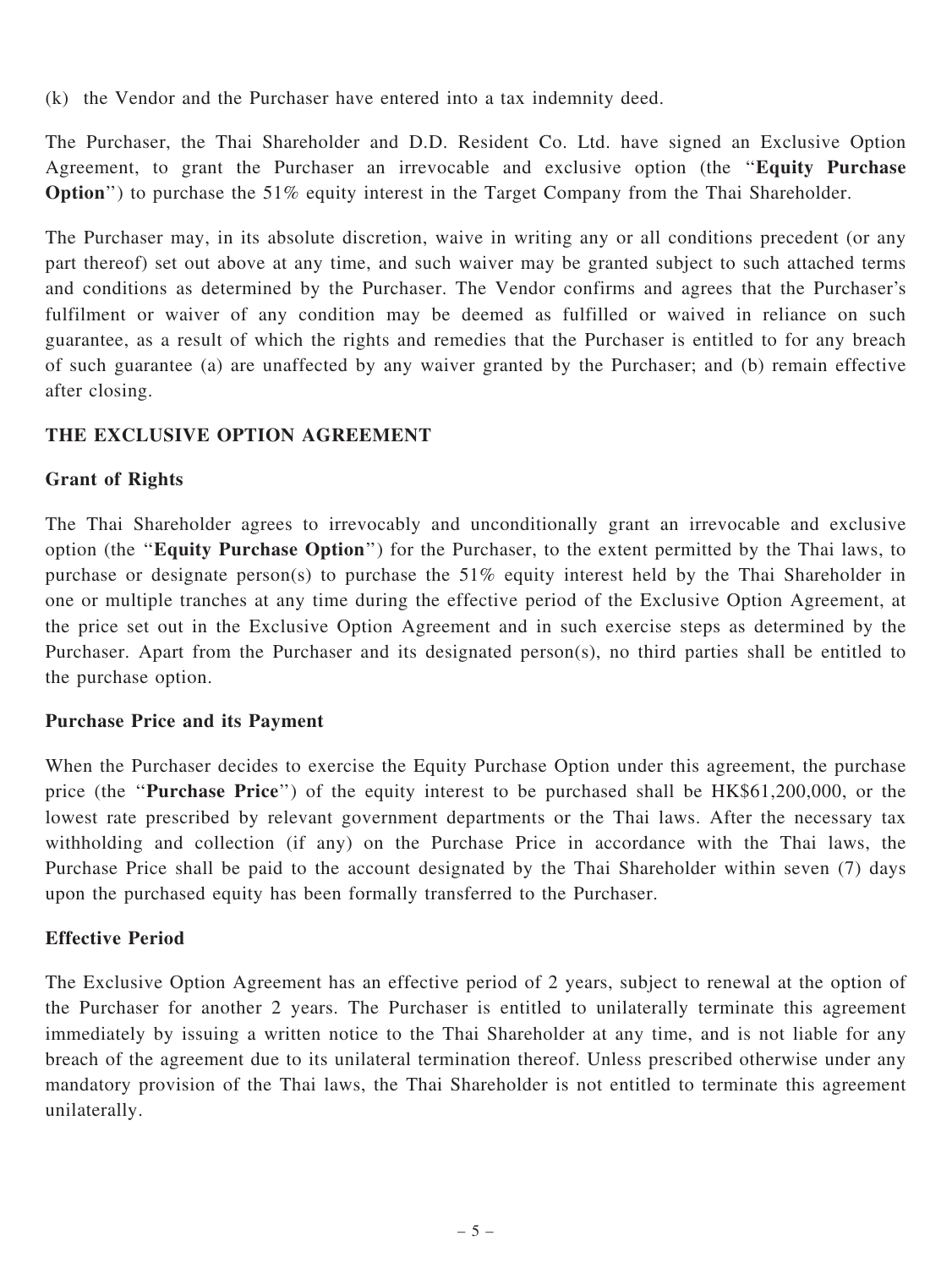### Completion

Closing shall be completed before 5 p.m. within 3 business days after fulfilment or waiver of all the conditions under the Sale and Purchase Agreement in Hong Kong or the place agreed by both parties.

#### Information of the Target Company

D.D. Resident Co., Ltd., established in Thailand on 5 July 2004, is principally engaged in the operation of a hotel in Thailand. D.D. Resident Co., Ltd. has a paid-up registered capital of THB50,000,000.

The following table sets forth a summary of the audited financial results of D.D. Resident Co., Ltd. for the two years ended 31 December 2018, which is prepared in accordance with the Thai Accounting Standards for Non-Publicly Accountable Entities:

|                          | For the Year Ended |                |  |
|--------------------------|--------------------|----------------|--|
|                          | 31 December        |                |  |
|                          | 2018               | 2017           |  |
|                          | <b>THB'000</b>     | <b>THB'000</b> |  |
| Turnover                 | 24,467             | 22,250         |  |
| (Loss) Profit before tax | (266)              | 4,775          |  |
| (Loss) Profit after tax  | (266)              | 3,820          |  |

As at 31 December 2018, the audited net assets and total assets of D.D. Resident Co., Ltd. are THB46,665,000 and THB243,122,000, respectively.

## REASONS FOR AND BENEFITS OF THE ACQUISITION

The Group is mainly engaged in the installation of mechanical and electrical systems for construction projects in Singapore. Given the Group's dwindling profit amidst increasingly stiff competition in the Singapore construction sector over recent years, the Company intends for diversified development to sustain its profit from continuing operations. The Group plans to expand its business to Thailand by acquiring D.D. Resident Co. Ltd. and a hotel under its operation in the country, with a view to offset the risks arising from regional operation under the sluggish market conditions in Singapore in recent years.

The Directors consider that the Acquisition will ensure the foundation of the Group's investment business in Thailand and broaden its asset diversity, thereby supporting the future profitability of the Group. The Directors believe that through the Group's upcoming staff training and business process iteration in D.D. Resident Co. Ltd., the performance of D.D. Resident Co. Ltd. will embrace continuous growth, which in turn will allow the Target Company to make sustained contribution to the profit of the Group.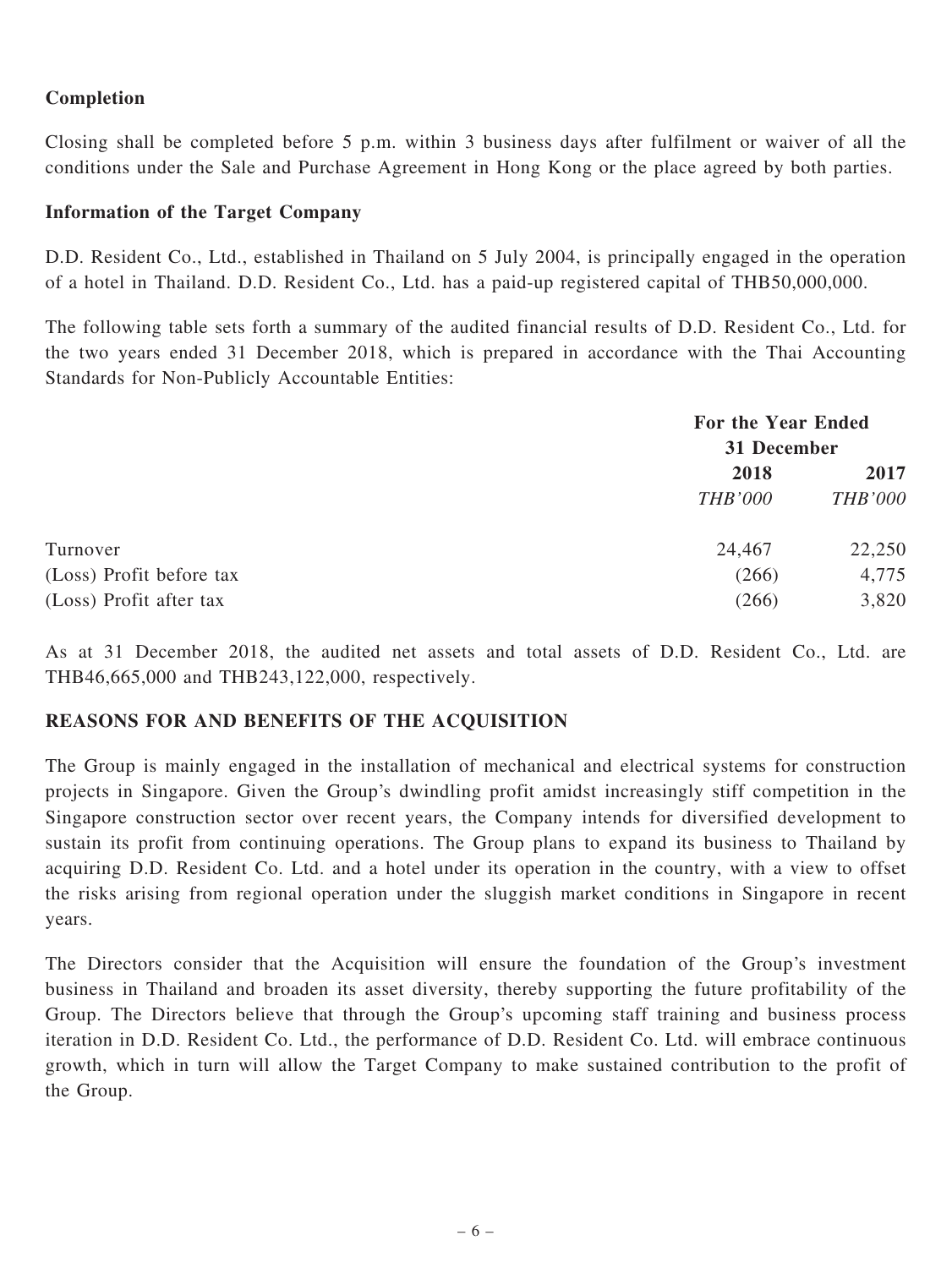The Directors (including independent non-executive Directors) are of the view that the terms and conditions of the Sale and Purchase Agreement are fair and reasonable, and the transaction thereunder is in the interest of the Company and its Shareholders as a whole.

### GENERAL

The Acquisition constitutes a discloseable transaction of the Company and is subject to the announcement requirement under the Listing Rules.

## **DEFINITIONS**

In this announcement, the following expressions shall have the following meanings unless the context requires otherwise.

| "Acquisition"                     | the proposed acquisition of 49% interest in the share capital of the<br>Target Company by the Purchaser from the Vendor in accordance with<br>the Sale and Purchase Agreement                     |
|-----------------------------------|---------------------------------------------------------------------------------------------------------------------------------------------------------------------------------------------------|
| "business day"                    | a day (other than a Saturday or Sunday) on which licensed banks are<br>open for business in Hong Kong                                                                                             |
| "Board"                           | the board of directors of the Company                                                                                                                                                             |
| "Company"                         | Solis Holdings Limited, a company incorporated in the Cayman Islands<br>with limited liability, the shares of which are listed on the Main Board<br>of the Stock Exchange                         |
| "Completion"                      | completion of the Sale and Purchase Agreement                                                                                                                                                     |
| "Consideration"                   | HK\$58,000,000, the consideration payable by the Purchaser to the<br>Vendor under the Sale and Purchase Agreement                                                                                 |
| "Consideration Share(s)"          | 75,600,000 new Shares to be issued and allotted to the Vendor (or its<br>nominees) to settle the Consideration                                                                                    |
| "Director(s)"                     | the director(s) of the Company                                                                                                                                                                    |
| "Group"                           | the Company and its subsidiaries                                                                                                                                                                  |
| "Hong Kong"                       | the Hong Kong Special Administrative Region of the PRC                                                                                                                                            |
| "Independent Third<br>Party(ies)" | a person or persons not connected with the Company and the Directors,<br>chief executives or substantial Shareholders of the Company or any of<br>its subsidiaries or their respective associates |
| "Issue Price"                     | the issue price of HK\$0.60 per Consideration Share                                                                                                                                               |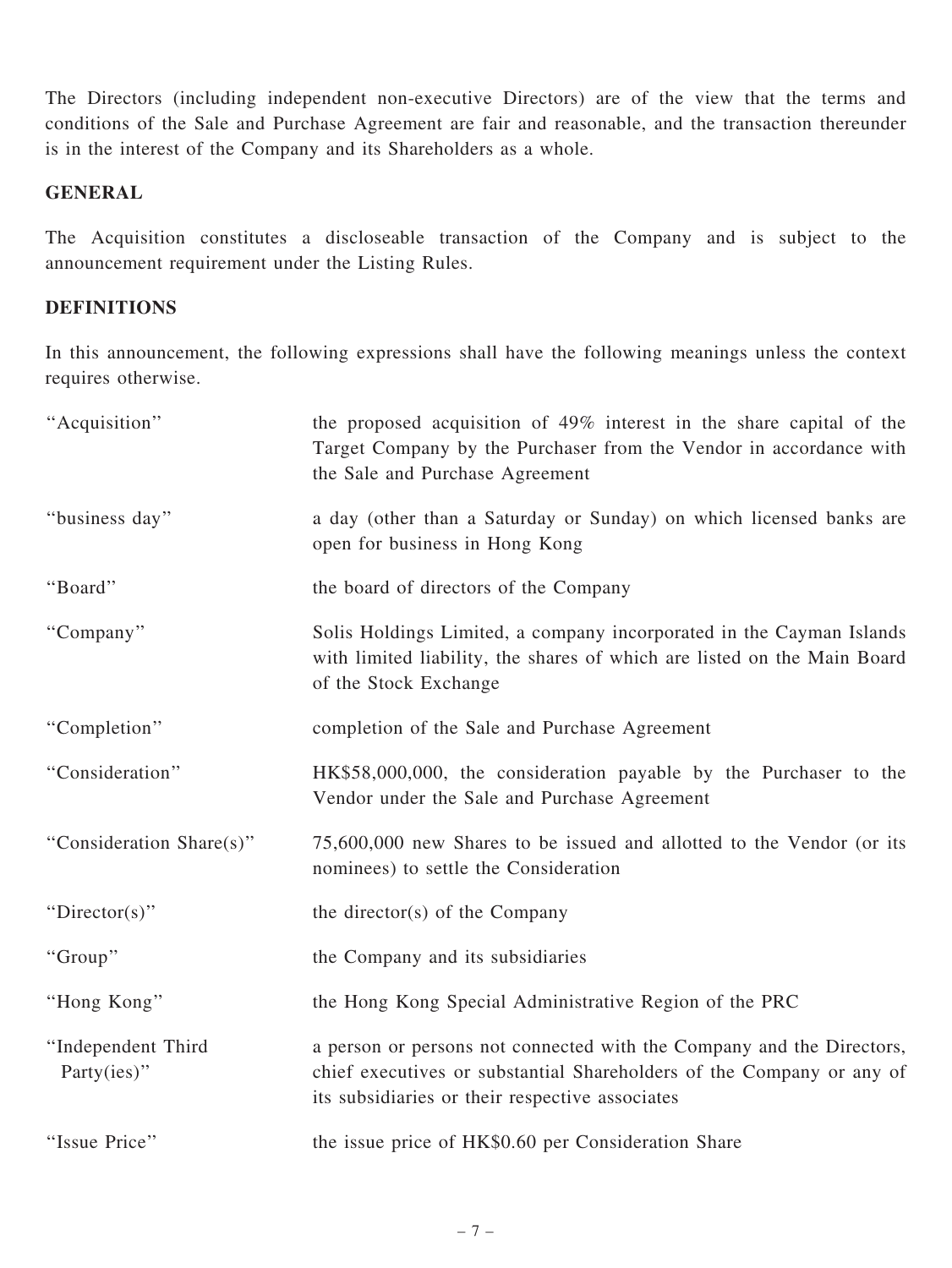| "Listing Rules"                   | the Rules Governing the Listing of Securities on the Stock Exchange                                                                                                                                                               |
|-----------------------------------|-----------------------------------------------------------------------------------------------------------------------------------------------------------------------------------------------------------------------------------|
| "MKD Holdings"                    | MKD Group Holdings Limited, a company established in the People's<br>Republic of China with limited liability, and is held as to 24.5% shares<br>by Zheng Mingqiang                                                               |
| "Property"                        | The land parcel together with the hotel building held by the Target<br>Company in Thailand                                                                                                                                        |
| "Purchaser"                       | Solis Holdings Limited, a limited liability company incorporated in the<br>Cayman Islands                                                                                                                                         |
| "Sale and Purchase"<br>Agreement" | a conditional agreement dated 31 December 2019 entered into by the<br>Purchaser and the Vendor in respect of the Acquisition                                                                                                      |
| "Sale Share(s)"                   | share(s) with a nominal value of THB100 each in the share capital of<br>the Target Company beneficially held by the Vendor as at the date of<br>this announcement, i.e., 49% of the issued share capital of the Target<br>Company |
| "SFO"                             | the Securities and Futures Ordinance (Chapter 571 of the Laws of<br>Hong Kong)                                                                                                                                                    |
| "Share(s)"                        | ordinary share(s) with a nominal value of $HK$0.01$ each in the share<br>capital of the Company                                                                                                                                   |
| "Stock Exchange"                  | The Stock Exchange of Hong Kong Limited                                                                                                                                                                                           |
| "Target Company"                  | D.D Resident Co., Ltd., a limited liability company incorporated in<br>Thailand on 5 July 2004, which is 49% owned by the Vendor as at the<br>date of this announcement                                                           |
| "Vendor"                          | Zheng Mingqiang and MKD Holdings                                                                                                                                                                                                  |
| " $HKS$ "                         | Hong Kong dollars, the lawful currency of Hong Kong                                                                                                                                                                               |
| "THE"                             | Thai Bahts, the lawful currency of Thailand                                                                                                                                                                                       |
| "Thailand"                        | the Thai Kingdom                                                                                                                                                                                                                  |
| $\cdot \cdot \mathcal{A}$         | per cent                                                                                                                                                                                                                          |